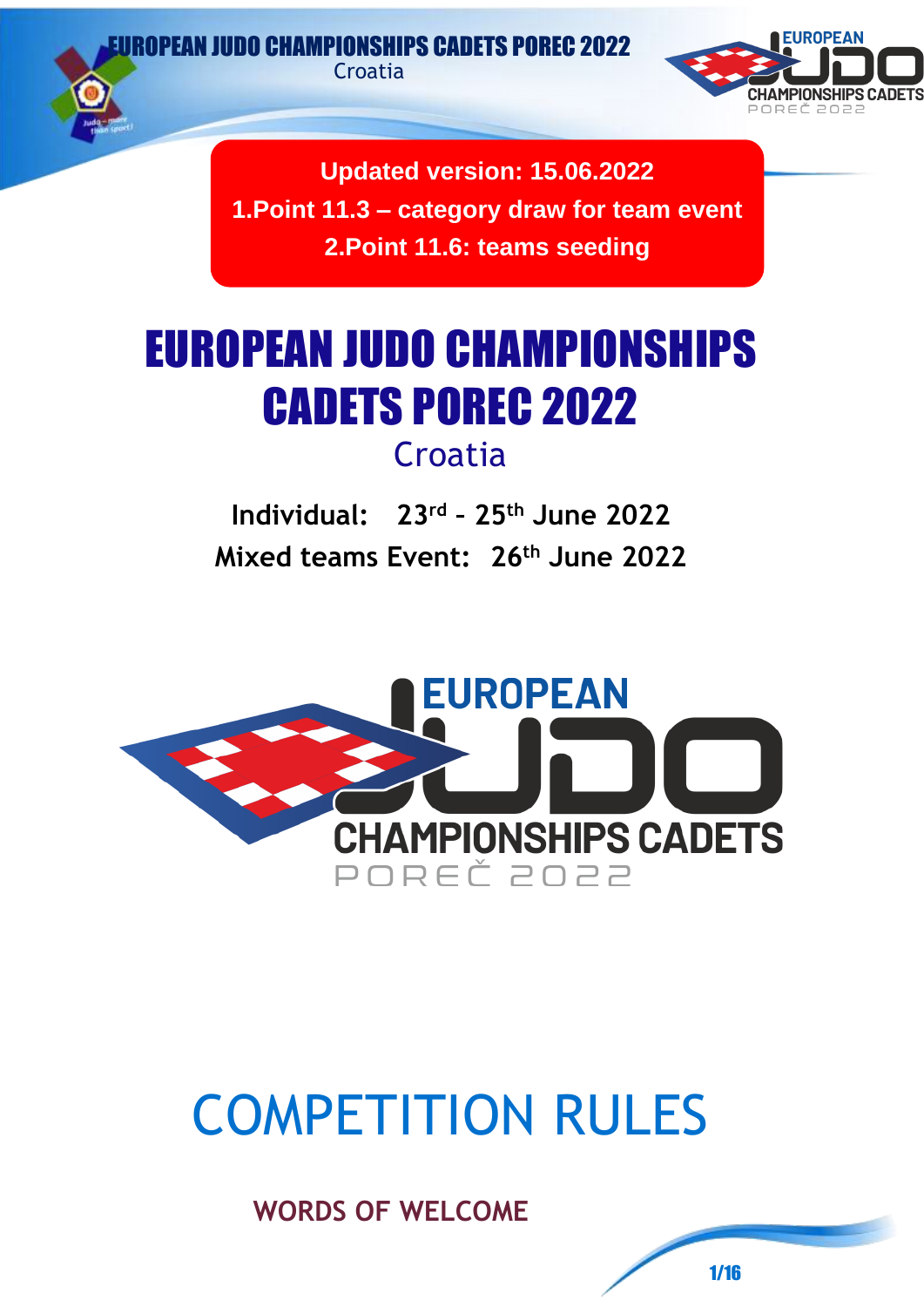Croatia







**Otto Kneitinger** President European Judo Union

Dear Judo Friends,

On behalf of the European Judo Union I am glad to welcome you to the wonderful town of Porec where the EJU together with the National Judo Federation of Croatia are staging the Cadet European Judo Championships 2022.

This is an important event in the lives of our young, developing athletes. We recognize that the competition will be strongly contested. Nevertheless, participation and a memorable experience are as important at this stage as medals and results.

The EJU is extremely grateful to the organizers and all their volunteer staff for preparing the stage for this event. I wish to extend my sincere best wishes to all our young athletes for a successful and enjoyable experience.



**Sanda Corak** President Croatian Judo Federation

Dear Judo Friends,

It is my great pleasure to wish you welcome to Croatia, welcome to city of Poreč and to the European Judo Championships Cadets Poreč 2022!

Croatian Judo Federation is proud on a long tradition of organizing international judo events, majority of them for young judoka. It is always our wish to offer the best possible conditions for all – competitors, coaches, referees and all officials so that all can be satisfied with their work.

Our host city Poreč is known for its hospitality and also tradition in organizing many sport events and many judo events as well, so I would like to take this opportunity to thank the city of Poreč and hospitality company "Plava Laguna"and other sponsors for always supporting us - without their help this event would not be possible.

I wish all participants and all spectators interesting and exciting matches, and I also hope that you will find some new friends.

I wish you an enjoyable stay in Poreč and let's demonstrate all judo values during this championships – the best of luck all national teams!

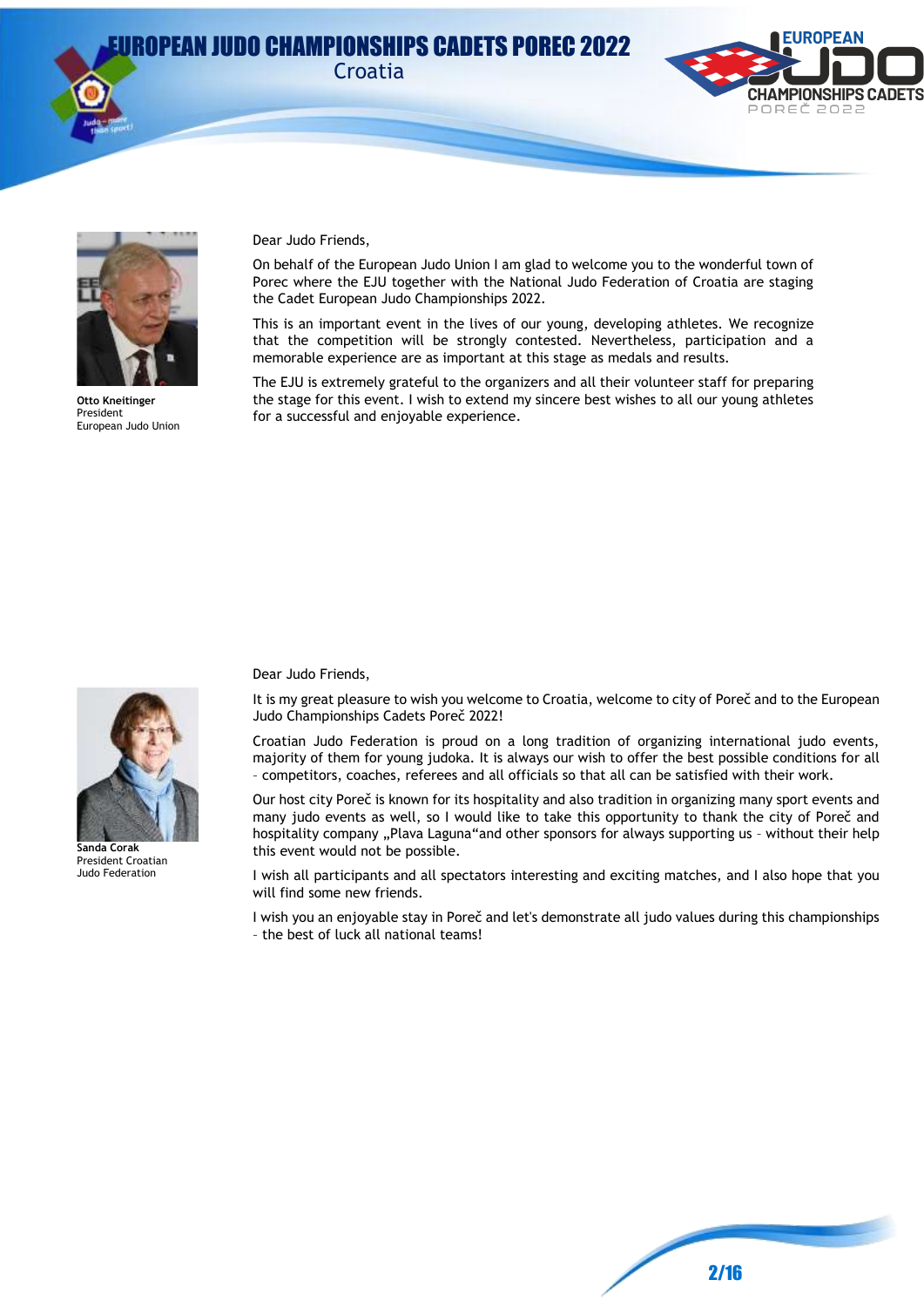

Croatia

## **1. Regulations to minimize COVID-19 related risks**

#### **ANYONE NOT FOLLOWING THE LOCAL GOVERNMENT AND IJF COVID-19 PROTOCOLS WILL BE REMOVED FROM THE EVENT AND SUBJECT TO DISCIPLINARY ACTION!**

The fundamental principle throughout all EJU events during the COVID-19 era is to Protect and Be Protected by wearing a mask, sanitising, distancing and respecting the recommendations of the "Protocol for resuming IJF events during the COVID-19 pandemic" hereafter referred to as the IJF COVID-19 Protocol. All participants have the mutual responsibility to protect each other.

Each National Federation delegation participant (athlete, coach, team official, physiotherapist, doctor President etc.) must have read and understood the latest version of the IJF COVID-19 Protocol which can be found here: covid.ijf.org

The COVID-19 vaccines provide protection to the vaccinated only against seriously falling ill, but not against getting infected or transmitting the virus to somebody else, even if the chances of the latter is very low. Therefore, until vaccination reaches a high level among the judo family and there are other effective preventive methods available, or until it is globally accepted to conduct activities without safety measures, all the participants of any EJU event must follow the same protocol (being PCR tested before the event, upon arrival, during the event (if necessary), wear a mask, wash hands, follow the bubble system, etc.) to protect and be protected, in the spirit of unity and solidarity which is in our community's moral code.

#### **COVID-19 DOCUMENTS**

All pre-event COVID-19 documents must be uploaded on the IJF platform: my.ijf.org before travelling. If assistance is required please contact headoffice@eju.net. Fourteen (14) days after the event, all data will be deleted.

#### **EVENT PARTICIPATION**

To participate in the European Judo Championships Cadets Porec 2022 each delegate is responsible to follow:

- The rules to enter the host country
- The Local Organising Committee's (LOC) Government COVID-19 measures
- The IJF COVID-19 Protocol rules

The LOC Government measures may be stricter than those detailed in the IJF COVID-19 protocol or vice versa, the stricter rules MUST be followed.

#### **INSURANCE**

It is the responsibility of the National Federation to ensure that in addition to their normal insurance they have sufficient insurance in place to cover any COVID-19-related costs, including repatriation. The LOC of the event and the EJU accept no liability for any claims relating to cancellation of the event due to COVID-19 or medical costs for any COVID-19 related illness that may affect a National Federation delegation member during the event.

#### **PLEASE NOTE:**

**Each National Federation taking part must nominate a Covid-19 Manager who is fluent in English.**

#### **There can only be ONE (1) COVID-19 MANAGER PER FEDERATION!**

#### **Before Travelling**

1. Check if you need a visa, and if yes - request it from the organiser. Please send a good quality passport copy (PDF) and filled in Visa Application form to the email: Tino Maric, visa@judo.hr. Please, see visa form uploaded.

2. Book accommodation and send a detailed rooming list. Last minute changes can be accommodated whilst the delegation waits in the bus or outside the hotel.

3. **Present on arrival:1 PCR test which is not older than 96 hours (no matter vaccinated or not).**

During the period when the tests are done you should stay isolated and limit contact with other people as much as possible. If you experience any kind of symptoms do not start to travel.

4. Present upon arrival IJF Liability Release Waiver which is uploaded to my.ijf.org once and is valid through the whole year 2022. The document can be found under the link: https://www.ijf.org/covid19/2663 and on EJU homepage for every event. 5. PCR test and Liability Release Waiver must be uploaded to the platform my.ijf.org by NF administrator well in advance BEFORE TEAM ARRIVAL**.**

#### **Entering Croatia**

The following must be brought/at hand for border control: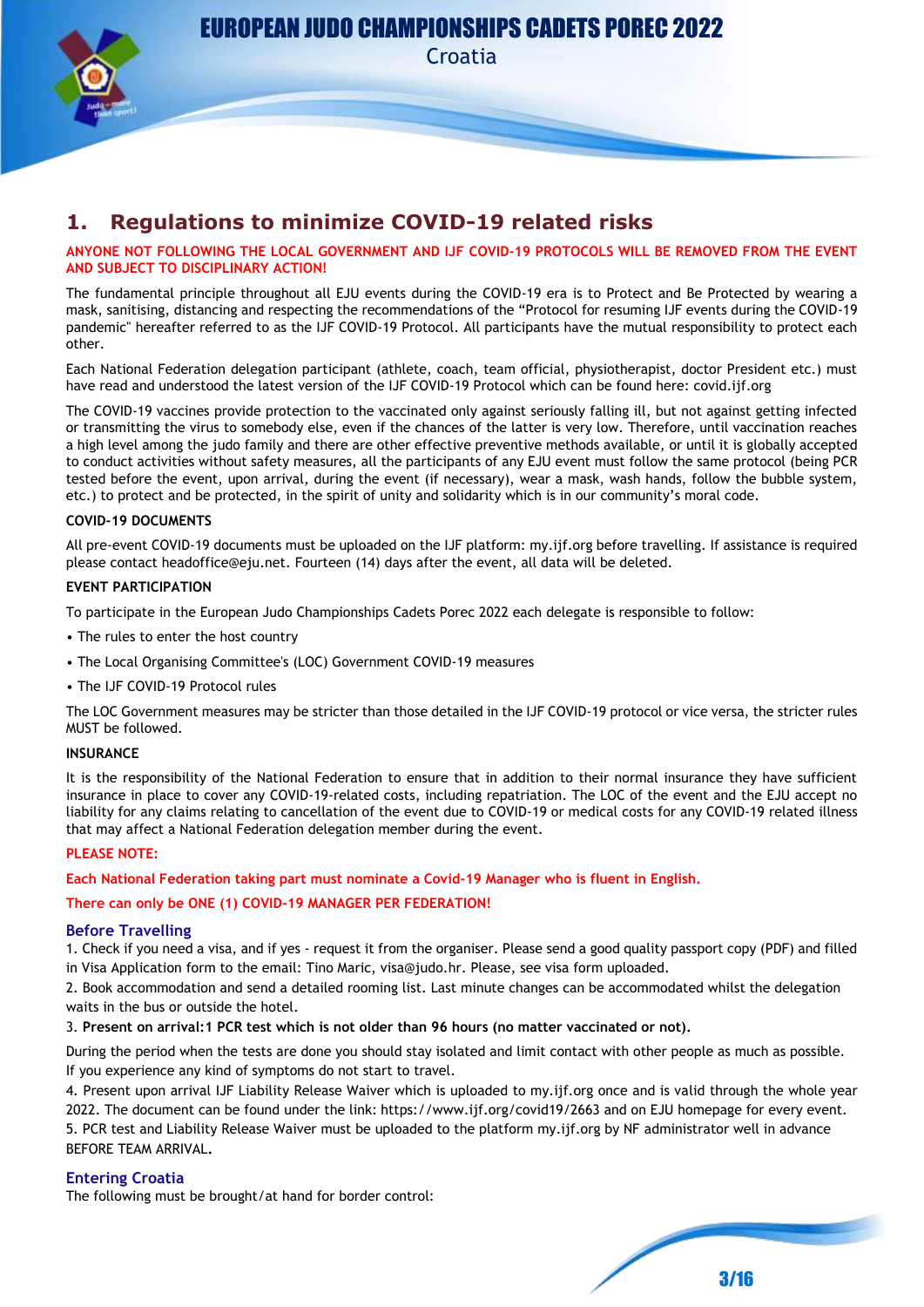

Croatia

- 1. Passport, ID, and applicable visas, as required.
	- All regular border-crossing regulations must be followed regarding the validity of passports and visas, as applicable for each respective country
	- Border control officers will check documents (passports or other documents that contain similar information to those in passport)
- 3. Official Invitation from the Croatian Judo Federation

All participants must present a PRINTED invitation letter from the Croatian Judo Federation.

#### 4. Negative PCR test

All participants must be ready to present a negative PCR test.

All rules to enter Croatia can be found under the link: [https://mup.gov.hr/uzg-covid/english/286212.](https://mup.gov.hr/uzg-covid/english/286212) Please, check if any additional documents are needed to enter the country.

#### **Entering a bubble**

The event venues (hotels, sport hall, training hall etc.) will be classified as bubbles and to reduce risk a "bubble to bubble" concept will be used. People are NOT allowed to leave their bubble as contamination could occur endangering the safety of the event and the health of the participants.

1. At least one (1) PCR test per participant will be performed immediately upon arrival. The test will be held at Plavi Hotel. Until test results are obtained, all participants must remain in their hotel rooms, where water and any paid meals will be ensured until the receipt of the test results.

#### 2. **REQUIRED ARRIVAL SCHEDULE AND PCR TESTING**

To ensure that testing and following procedures can be performed on time, all participants that wish to compete or be present on EC Cadets must arrive at official hotels according to schedule below:

- **All heads of delegations/Covid-19 Managers must arrive not later than June 20th till 15:00.**
- **All athletes must arrive at least 2 days before the day when they compete not later than 15:00.**

Participants will be RT-PCR tested for SARS-CoV-2, using nasopharyngeal (nose + throat) swab by authorised medical staff. Testing times: Monday, June 20, 2022 – 14:00 – 20:00

| ΣĒ. | MONGAY, JUNE ZU, ZUZZ - 14.00 - ZU.00   |
|-----|-----------------------------------------|
|     | Tuesday, June 21, 2022, 12:00 - 20:00   |
|     | Wednesday, June 22, 2022, 11:00 - 19:00 |
|     | Thursday, June 23, 2022, 11:00 - 19:00  |
|     | Friday, June 24, 2022, 11:00-19:00      |
|     | Saturday, June 25, 2022: 11:00 - 15:00  |

3. Costs of PCR testing will be charged to delegations. Cost per PCR test: **100€**.

4. If any other conditions and requirements will arise till the start of the event – they will be informed additionally.

#### **Throughout your stay**

1. Wash/sanitise your hands regularly, especially if you have had contact with a person or an object. Competitors should wash and disinfect their hands and feet regularly, especially before the warm-up and the contest.

2. No handshake - greet each other with a bow.

3. **Mask wearing is optional\*, unless it is mandated by the host country's government**.

4. Maintain 2 m distance at all times, except for competitors during training, their contests and during warming up with ONE PARTNER.

5. Submit yourselves to contactless temperature measurement by the organiser on arrival at the point of entry in the country, at accommodation premises, throughout the competition venue and at any official venue of the event, to be accepted by all accredited population.

Anyone registering a high temperature will be asked to remain outside and their Delegation COVID-19 Manager, the LOC COVID-19 Manager and the EJU COVID-19 Manager will be contacted. An opportunity to recheck their temperature will be given, if it is still high a final decision will be made by the LOC COVID-19 Manager and the EJU COVID-19 Manager.

#### **In case of positive result**

**In case of a positive test result we will follow the Croatian Government/National Public Health Authorities procedure.**  Quarantine period: 5 days

Quarantine hotel: the same hotel where they are accommodated Hotel address: See Official Hotels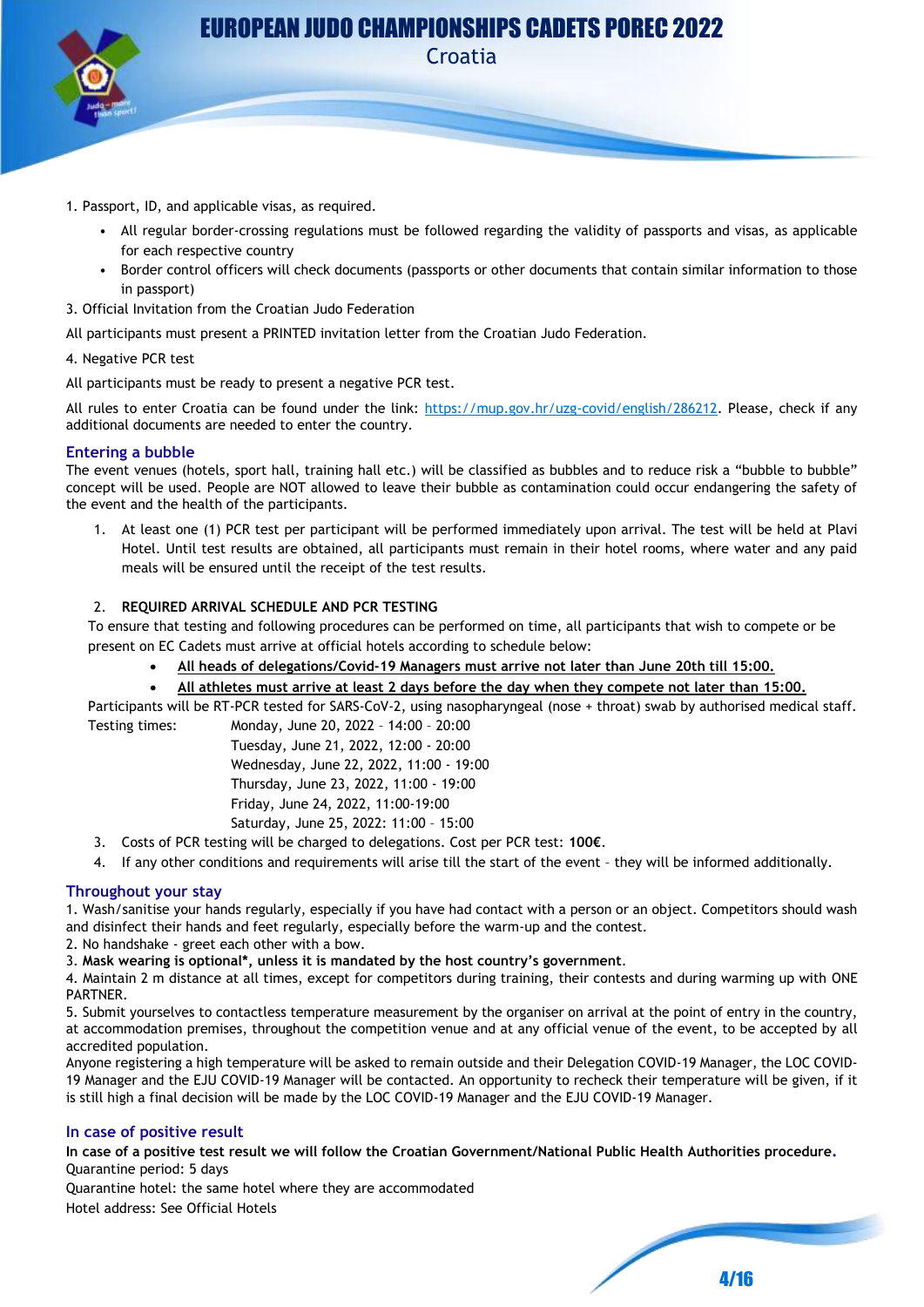

**Croatia** 

Close contacts will also be traced and may be isolated/quarantined depending on the LOC National Public Health Authorities of Croatia procedure. Please note their definition of close contact may differ from that described in the IJF protocol.

#### **Insurance**

It is the responsibility of the National Federation to ensure that in addition to their normal insurance they have sufficient insurance in place to cover any COVID-19-related costs. The organiser of the event and the EJU accept no liability for any claims relating to cancellation of the event due to COVID-19 or medical costs for any COVID-19 related illness that may affect a National Federation delegation member during the event.

#### **Symptoms after arrival**

Anyone who experiences symptoms after arrival must immediately contact their Team COVID-19 Manager EJU Covid Manager: Dr Ivan Bohacek - ivan.bohacek@judo.hr - +38598750919

#### **Exit tests**

Exit tests may be booked with the organiser, if required. Where to book: via organizers to the email address: cadets2022@judo.hr. Price: 100€ Euro.

## **2. PROGRAM**

| Local time                                                 | <b>PROGRAM</b>                                               | Place                   |  |
|------------------------------------------------------------|--------------------------------------------------------------|-------------------------|--|
| Monday, June 20th                                          |                                                              |                         |  |
| 14:00 - 20:00                                              | <b>PCR Testing</b>                                           | <b>Hotel Plavi</b>      |  |
|                                                            | Tuesday, June 21st                                           |                         |  |
| $12:00 - 20:00$                                            | <b>PCR Testing</b>                                           | Hotel Plavi             |  |
| $12:00 - 20:00$                                            | Accreditation, Organiser financials                          | Hotel Plavi             |  |
|                                                            | Wednesday, June 22nd                                         |                         |  |
| 11:00 - 19:00                                              | <b>PCR Testing</b>                                           | Hotel Plavi             |  |
| 16:00                                                      | Draw individual and mixed teams                              | Online draw             |  |
| 17:30 - 18:00                                              | Unofficial weigh-in                                          | <b>Hotel Plavi</b>      |  |
| $18:00 - 19:00$                                            | Official weigh-in -40 / -44 / -48 kg -50 / -55 / -60 kg      | <b>Hotel Plavi</b>      |  |
|                                                            | Thursday, June 23rd<br><b>Competition Day 1 - Individual</b> |                         |  |
|                                                            | Girls: -40 / -44 / -48<br>Boys: 50 / 55 / -60 kg             |                         |  |
| $11:00 - 19:00$                                            | <b>PCR Testing</b>                                           | Hotel Plavi             |  |
| 09:00                                                      | Meeting of the referees                                      | Intersport Sports Arena |  |
| 10:00                                                      | Elimination rounds, Repechage, Semifinals                    | Intersport Sports Arena |  |
| 16:00                                                      | <b>Final Block: Medal Contests</b>                           | Intersport Sports Arena |  |
| 17:30 - 18:00                                              | Unofficial weigh-in                                          | <b>Hotel Plavi</b>      |  |
| $18:00 - 19:00$                                            | Official weigh-in -52 / -57 / -63 kg -66 / -73 kg            | <b>Hotel Plavi</b>      |  |
| Friday, June 24th<br><b>Competition Day 2 - Individual</b> |                                                              |                         |  |
|                                                            | Girls: -52 / -57 / -63 kg<br>Boys: -66 / -73 kg              |                         |  |
| $11:00 - 19:00$                                            | <b>PCR Testing</b>                                           | <b>Hotel Plavi</b>      |  |
| 10:00                                                      | Elimination rounds, Repechage, Semifinals                    | Intersport Sports Arena |  |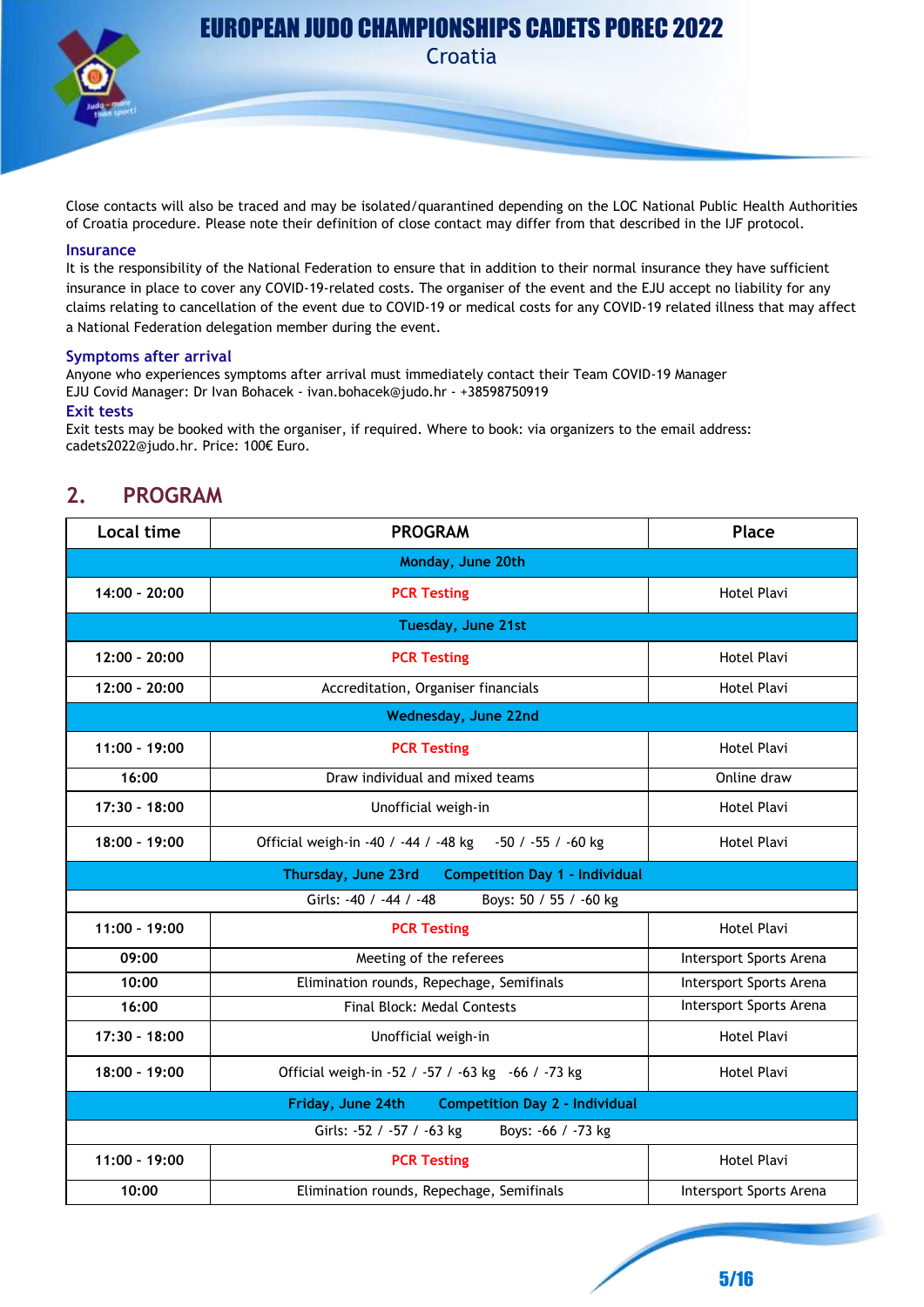

**Croatia** 

| <b>TBC</b>                                  | <b>Opening Ceremony</b>                                      | Intersport Sports Arena |  |
|---------------------------------------------|--------------------------------------------------------------|-------------------------|--|
| 16:00                                       | <b>Final Block: Medal Contests</b>                           | Intersport Sports Arena |  |
| $17:30 - 18:00$                             | Unofficial weigh-in                                          | Intersport Sports Arena |  |
| 18:00 - 19:00                               | Official weigh-in -70 / +70 kg -81 / -90 / +90 kg            | Intersport Sports Arena |  |
|                                             | Saturday, June 25th<br><b>Competition Day 3 - Individual</b> |                         |  |
|                                             | Girls: -70 / +70 kg<br>Boys: -81 / -90 / +90 kg              |                         |  |
| 11:00-15:00                                 | PCR testing (Exit test)                                      | <b>Hotel Plavi</b>      |  |
| 10:00                                       | Elimination rounds, Repechage, Semifinals                    | Intersport Sports Arena |  |
| TBC.                                        | Closing Ceremony and Handing over of the Flags               | Intersport Sports Arena |  |
| 16:00                                       | <b>Final Block: Medal Contests</b>                           | Intersport Sports Arena |  |
| $17:30 - 18:00$                             | Unofficial weigh-in Teams                                    | <b>Hotel Plavi</b>      |  |
| 18:00 - 19:30                               | Official weigh-in Teams                                      | Hotel Plavi             |  |
| Sunday, June 26 <sup>th</sup> - Mixed teams |                                                              |                         |  |
|                                             | <b>Mixed Teams</b>                                           | Intersport Sports Arena |  |
| 10:00                                       | Elimination rounds, Repechage, SF                            | Intersport Sports Arena |  |
| 15:30                                       | Closing Ceremony & Handing over of the Flag                  | Intersport Sports Arena |  |
| 16:00                                       | Final Block: BM, Finals                                      | Intersport Sports Arena |  |
| Monday, June 27th                           |                                                              |                         |  |
| All day                                     | Departure of the delegations                                 | <b>Official hotels</b>  |  |

**Attention: The program is provisional. The schedule of the contests may be modified according to the total number of entries or TV requirements**

## **3. COMPETITION PLACE**

#### **Intersport Sports Arena**

Address: Plava Laguna bb, 52440 Porec

## **4. ORGANISER**

#### **Croatian Judo Federation**

Email: [office@judo.hr](mailto:office@judo.hr)

**Contact persons:**

**Ms. Anamaria Matesic; +385913012350;** cadets2022@judo.hr **General Matters**

**Mr. Maro Sikic; +385992282654;** [cadets2022@judo.hr](mailto:cadets2022@judo.hr) **Transfers**

**Mr. Sinisa Ergotic;** +385993686996 cadets2022@judo.hr **Accommodation** 

## **5. PARTICIPATION**

#### **Nationality**

These European Championships are open for all Member Federations of the European Judo Union (EJU). The competitors must be of the same nationality as the country, which enters them. Competitors who have double nationality can only represent 1 country.

6/16

*Address:* Trg Kresimira Cosica 11 *Tel.:+38513012349*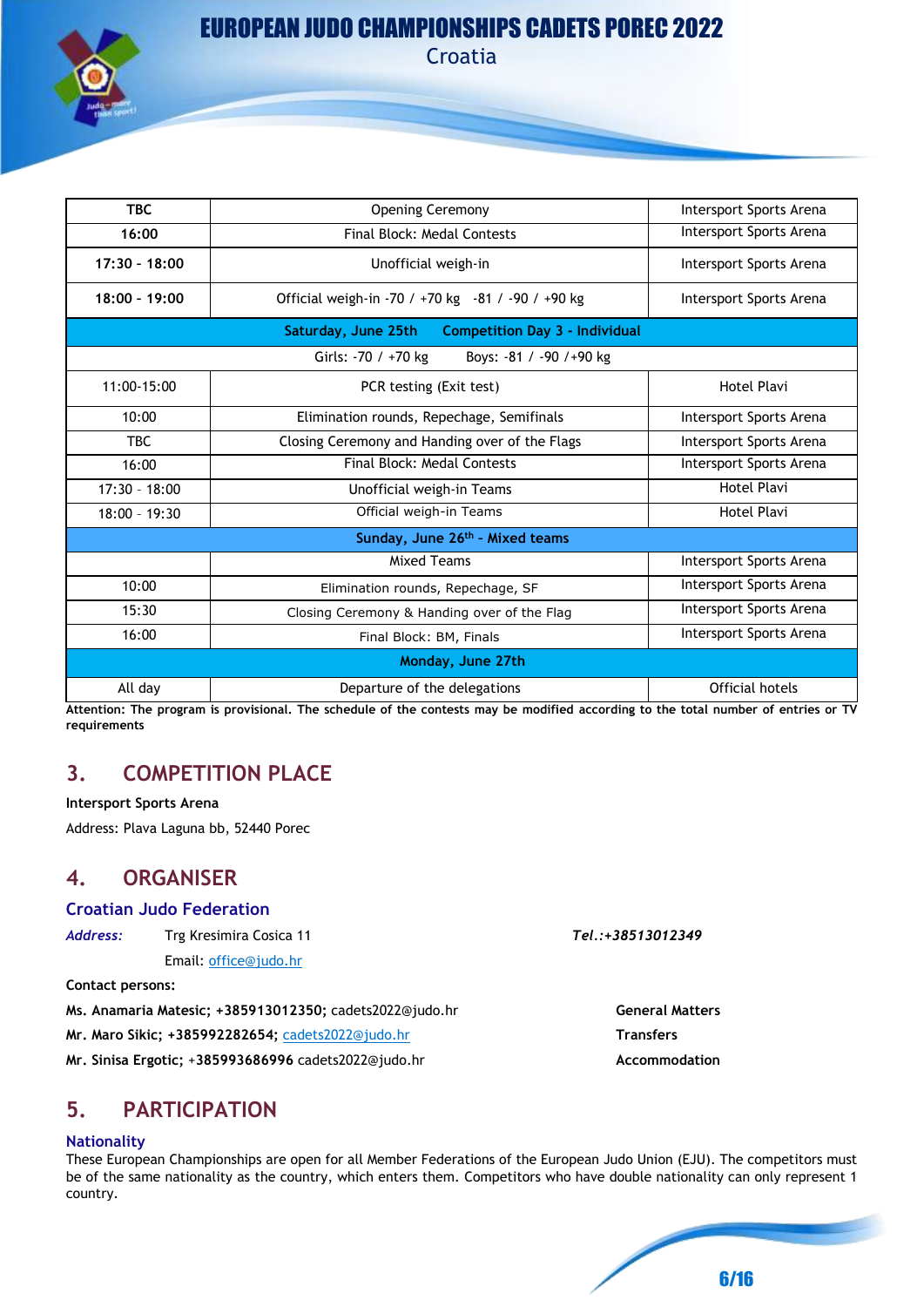Croatia



**After having represented a country in the Olympic Games, in continental or regional games or in world or regional Championships, recognised by the EJU, she/he may not represent another country unless she/he meets the following conditions:** When a competitor wants to change nationality, she/he must wait 3 years before she/he can represent the new country, unless the two countries concerned (the old country and the new country) agree to authorize the change of nationality and this is approved by IJF (see IJF SOR, chapter 1.9). **Important: Entry for the new country is only possible after approval of IJF!**

#### **Age**

The competitors must be born between 2005 and 2007.

## **6. INSCRIPTION**

#### **JUDOBASE Registration**

All participants and delegates must be in possession of an IJF ID Card and registered for this event in the IJF Registration System (**JUDOBASE**): <https://admin.judobase.org/> by **June 13th 2022.** After the deadline further registrations (late entries, replacements) are exclusively handled during accreditation according to the following rules:

|                                                    | NO IJF Official ID Card    | Late entry<br><b>IJF Official ID Card: YES</b> | Replacement<br><b>IJF Official ID Card: YES,</b> |
|----------------------------------------------------|----------------------------|------------------------------------------------|--------------------------------------------------|
| <b>Athletes</b>                                    | • ENTRY NOT POSSIBLE       | letter + $302$                                 | letter + $0 \epsilon$                            |
| Other delegates (Head of delegation,<br>Coaches, ) | • REPLACEMENT NOT POSSIBLE | letter + $0 \epsilon$                          | letter + $0 \epsilon$                            |

Please note:

- After the inscription deadline, replacements or additions can only be made on spot during accreditation, presenting a signed and stamped permission letter of the National Federation.
- Persons, who are banned by their Federation, cannot be entered as late entry or replacement.
- Persons without IJF ID Card can only be entered on spot, if IJF ID Card will be ordered until end of Accreditation.
- Above mentioned late entry fee has to be paid in cash on spot.

## **7. ENTRY FEE**

The federations must pay an entry fee of **50 Euro** per participating competitor (according to their numerical entry) to the following bank account by **May 23 rd 2022**

> European Judo Union (EJU) Address: Wehlistrasse 29/1/111, 1200 Vienna, Austria OTP Bank, Hungary ACCOUNT NR: 11763945-03959886 IBAN NR: HU84117639450395988600000000 (EURO) SWIFT: OTPVHUHB

## **8. DEADLINES**

| Payment entry fee:            | June 01st 2022  |
|-------------------------------|-----------------|
| Visa Application:             | June 01st 2022  |
| Hotel Reservation:            | June 01st 2022  |
| Hotel Payment:                | June 09th, 2022 |
| Travel details:               | June 09th, 2022 |
| Rooming List:                 | June 09th, 2022 |
| <b>JUDOBASE Registration:</b> | June 13th 2022  |

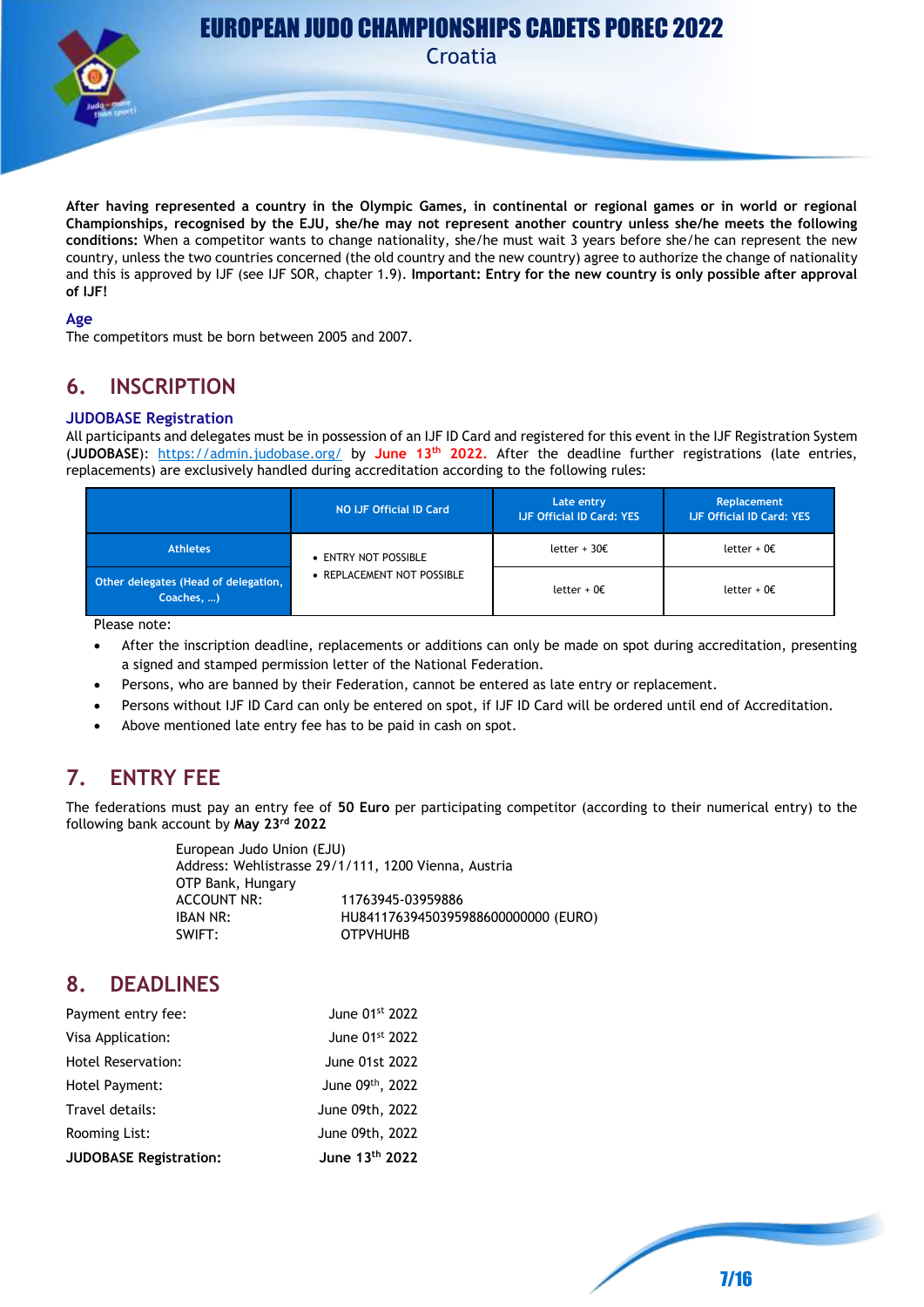

Croatia

## **9. ACCREDITATION**

The times and place for check-in and accreditation are specified in the program. Federations must arrive and check-in within the time limits provided. A maximum of 2 representatives per National Federation are allowed in the accreditation room.

#### **Accreditation**

A list of all the inscribed competitors is generated by the JUDOBASE system, which is confirmed by the head of delegation that it is the final list, with the correct names, the correct categories and the correct IJF World Ranking List positions. The list of entries is confirmed with the EJU official. No inscription will be accepted after the end of the nation control.

#### **Control of Nationality**

Each competitor's **PASSPORT** or copy of the passport (in case the competitors are still travelling) or official identification document with photo will be requested by the EJU official to check nationality and age of the competitors. The competitors must not be present at the nationality control.

#### **Finances EJU**

The federations must be in order with the annual fee and other financial obligations to the EJU. The entry fee per competitor must be paid to the EJU. In order to take part at the competition the national federation must have fulfilled the necessary payments to the organizer and the EJU. In case there was overpayment, or athletes did not arrive for valid reasons, EJU Treasury shall transfer this difference to the Federation's account.

#### **Organizer finances**

All finances must be settled beforehand. Payment in cash money upon arrival is not allowed due to safety reasons. The delegations' departure date, time, number of people and travel details must be confirmed beforehand. Any changes will be settled by email or by phone. Contact name and number for each delegation should be provided beforehand.

#### **Flag and Anthem Control**

The head of delegation confirms the flag and the anthem which will be used for the medal ceremony.

Accreditation cards are handed over to teams after receiving the negative test result on spot when entering the bubble. The EJU accreditation cards for the European Championships must be worn all the times, presented at the official weigh-in and before each contest.

## **10. TECHNICAL INFORMATION – INDIVIDUAL EVENT**

#### **10.1 COMPOSITION OF DELEGATION**

Each delegation may enter a maximum of 10 athletes in total for boys and 10 athletes in total for girls. In each weight category of boys or girls a maximum of 2 athletes can be entered. The maximum number of athletes per delegation is 20.

#### **10.2 COMPETITION FORMULA**

The Competition will be held using **Double Repechage System**.

#### **10.3 WEIGHT CATEGORIES**

**Girls: -**40, -44, -48, -52, -57, -63, -70, +70 kg

**Boys:** -50, -55, -60, -66, -73, -81, -90, +90 kg

#### **10.4 DURATION OF CONTEST**

Duration boy's & girl's contests: **4 minutes** and **Golden Score without time limit**.

#### **10.5 WEIGH-IN**

The official weigh-in takes place the day before the competition for the category concerned. The official scales are available the whole day for unofficial weight control.

Exact times and place for weigh-in can be found in the program. The weight of the competitors has to fall within the category in which they are enrolled.

The competitors…

- are not allowed to weigh-in naked. Boys must wear at least underwear and girls at least underwear and a T-shirt. Additional 100g will be allowed for their weight category limits.
- presenting themselves after the closing of the weigh-in, cannot participate at the competition.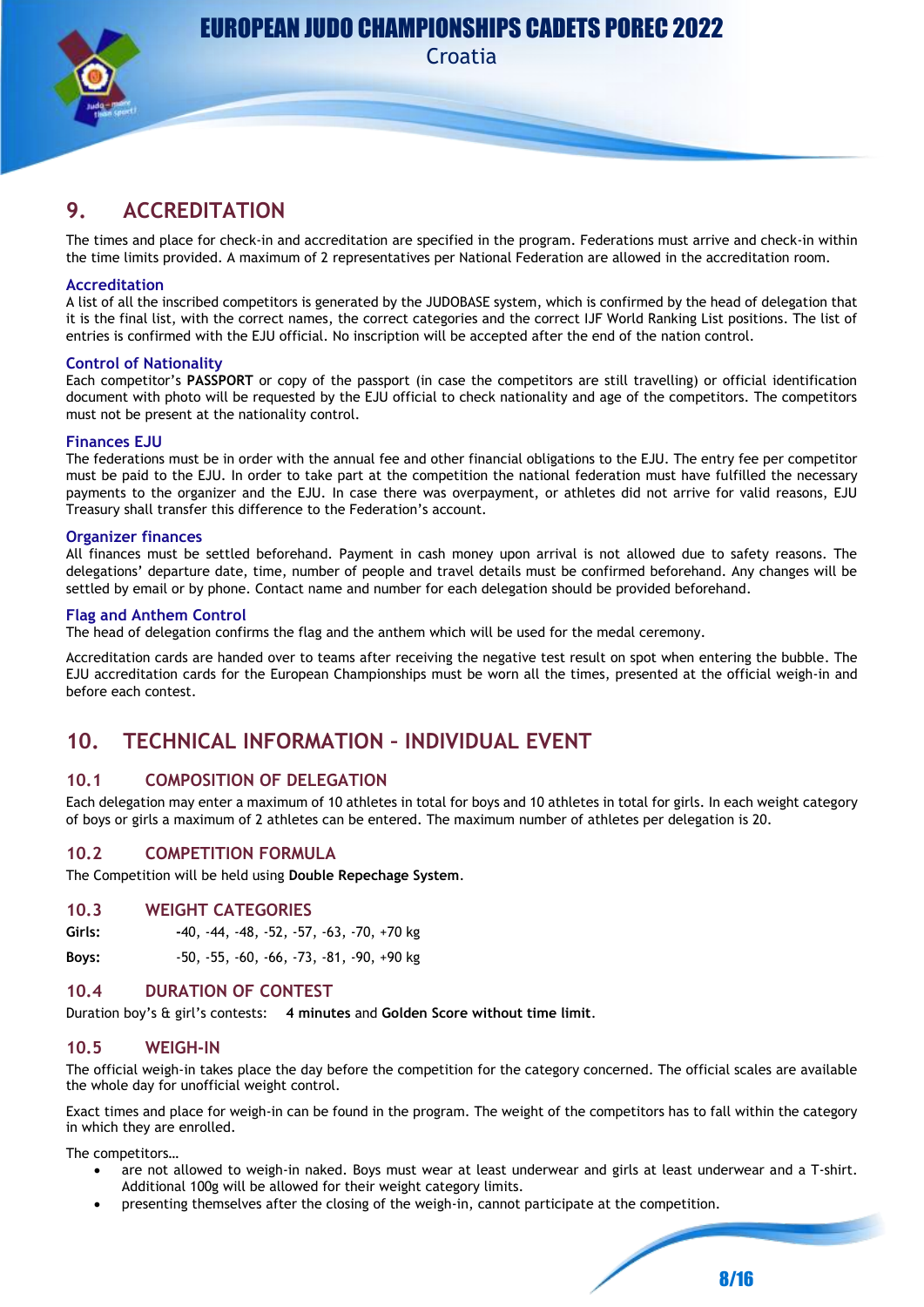Croatia

- can present themselves only one time on the scales during the official weigh-in.
- must present their **EJU Accreditation and Passport or official identification document with photo at the official weigh-in**.

**Random weight checks** with the same rules as the official weigh-in can be organized before the first fights in the morning of the competition. The weight of the athlete cannot be more than 5% higher (without Judogi) than the official maximum weight limit of the category**.**

#### **10.6 DRAW**

#### **The draw will be held online.**

**Seeding:** Up to a maximum of the top eight athletes among the entered athletes in each weight category will be seeded based on their IJF Cadet WRL position.

#### **10.7 AWARDS**

The organizer shall provide medals, given at the medal ceremony:

- o First place: Gold medal
- o Second place: Silver medal
- o Two Third places: Bronze medals

#### **10.8 ANTI-DOPING**

Doping control will be executed according to the IJF MEDICAL AND ANTI-DOPING HANDBOOK (IJF SOR – Appendix E) and will include one (1) athlete per category by random selection from the medal winners.

The draw is carried out in accordance with the IJF Anti-doping Rules and the IJF SOR during the competition before the start of the final block on the first competition day.

Competitors must report to the Doping Control Station immediately after signing the Notification form. Pursuant to WADA ISTI Art. 5.4.4, prior to doping control, athletes can take part in the awarding ceremony and fulfil their press commitments or receive medical treatment if needed. The selected competitors will be constantly accompanied by an official chaperone (appointed by the organizing committee) from the time of notification until arriving at the Doping Control Station. A person of the athlete's choice (team doctor, coach, trainer, delegation head etc.) may accompany them.

IJF/EJU keep the right to test any participating athlete beyond the above selection during an event. All additional tests are deemed in-competition tests.

## **11. TECHNICAL DETAILS – MIXED TEAM EVENT**

#### **11.1 PARTICIPATION**

The team should consist of 6 (six) athletes, one in every official mixed team category, and has the possibility to have up to 6 (six) reserves, 3 girls and 3 boys.

To enter the mixed team competition the National Federation must have a full team. This means that on the delegation control list during accreditation there must be athletes able to compete in all six (6) categories.

If there are injuries or illness after the draw or during the competition a team can compete with a minimum of four (4) athletes.

Each National Federations can inscribe 1 (one) team.

#### **11.2 DEADLINE FOR TEAM CONFIRMATION**

The deadline for entering a team in the Mixed Team competition is 13 June 2022. The team must be confirmed in judobase with "Yes" in the separate event: European Judo Championships Cadets Porec 2022 Mixed teams.

Athletes who do not participate in individual competition but only in mixed team competition should be inscribed in JUDOBASE as "Judoka".

The inscription deadline in JUDOBASE is **13 June 2022.**

#### **11.3 WEIGHT CATEGORIES**

| Girls: | -48 kg, -63 kg, +63 kg |  |
|--------|------------------------|--|
|        |                        |  |

**Boys**: -60 kg, -81 kg, +81 kg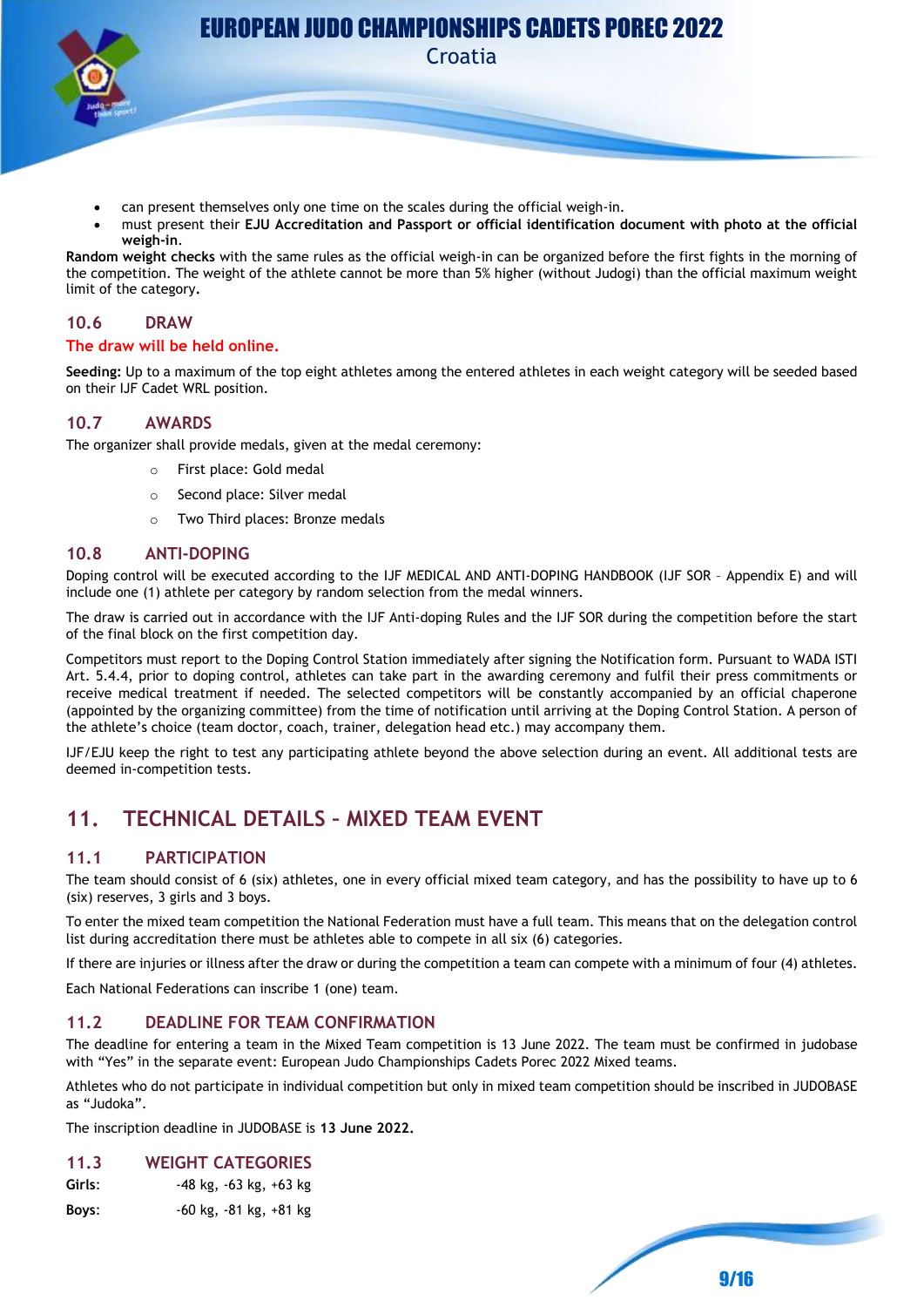

Croatia

The team contests will be fought in the following order:

-48 kg, -60 kg, -63 kg, -81 kg, +63 kg, +81 kg

**A draw will be made for the starting category for the first round. The following rounds will start with the next category in the sequence. Example: Cadet Mixed Teams - drawn category is -60 kg •** 

**1st round: -60, -63, -81, +63, +81, -48 kg •** 

**2nd round: -63, -81, +63, +81, -48 kg, -60 kg •** 

**Quarter-final: -81, +63, +81, -48 kg, -60 , -63 kg •** 

**Repechage and semi-final: +63, +81, -48 kg, -60 , -63, -81 kg •** 

**Bronze and final: +81, -48 kg, -60,-63, -81 , +63 kg**.

The weight of the competitors has to fall within the category in which they are enrolled. Each athlete is entitled to compete in his/her own weight category and CANNOT be moved to the next higher category.

During the contest the non-competing athletes must stay within a marked area on the FOP behind the coaches' chair. Reserve athletes must not enter the Field of Play

#### **11.4 COMPETITION FORMULA**

The Competition will be held using **Double Repechage System**.

#### **11.5 WEIGH-IN**

The official weigh-in takes place on **Saturday**. Exact times and place for weigh-in can be found in the program. The official scales are available the whole day for unofficial weight control.

For those competitors that have NOT competed in the individual competitions, weight must be within the weight limit of their category. Those competitors that have competed in the individual competition will be permitted a 2kg tolerance.

The competitors inscribed in team categories **Girls +63 kg, Boys -81, +81 kg competing in individual events on Saturday** will NOT be required to come for the official weigh-in for team competition Saturday evening.

#### **11.6 DRAW**

.

The draw will take place together with the draw of individual categories on **Wednesday, June 22nd**.

**Up to four (4) teams will be seeded according to combined results of:**

**2019 Cadet Mixed Team European Championships &**

**2019 Cadet Mixed Team World Championships**

#### **11.7 CONFIRMATION OF TEAM LIST**

Final confirmation of the team list will be done on **Saturday** during the announced time in the competition hall.

The Team official must sign the final list.

#### **11.8 COMPOSITION OF THE TEAMS / LINE-UP**

Before each match the team leader must select the athletes for each contest. From the maximum of two (2) athletes inscribed in each category he can select one.If the team has the possibility to put an inscribed athlete in a category, he must do so.

An athlete cannot be rested for one match and return for the next unless they have been replaced by the other inscribed athlete.

If the team has no athlete in a category, they should select the "no competitor" option.

For the first round the team lists must be returned at least 30 minutes before the start of the competition. For other rounds it must be returned 5 minutes after receiving the list from Sport Director. Once it is returned to Sport Director it cannot be changed.

10/16

Coaches: two coaches are allowed with FOP with the team.

After the team bow the byes are displayed on the scoreboard and wins are given.

Example: If blue team has one category empty: 1:0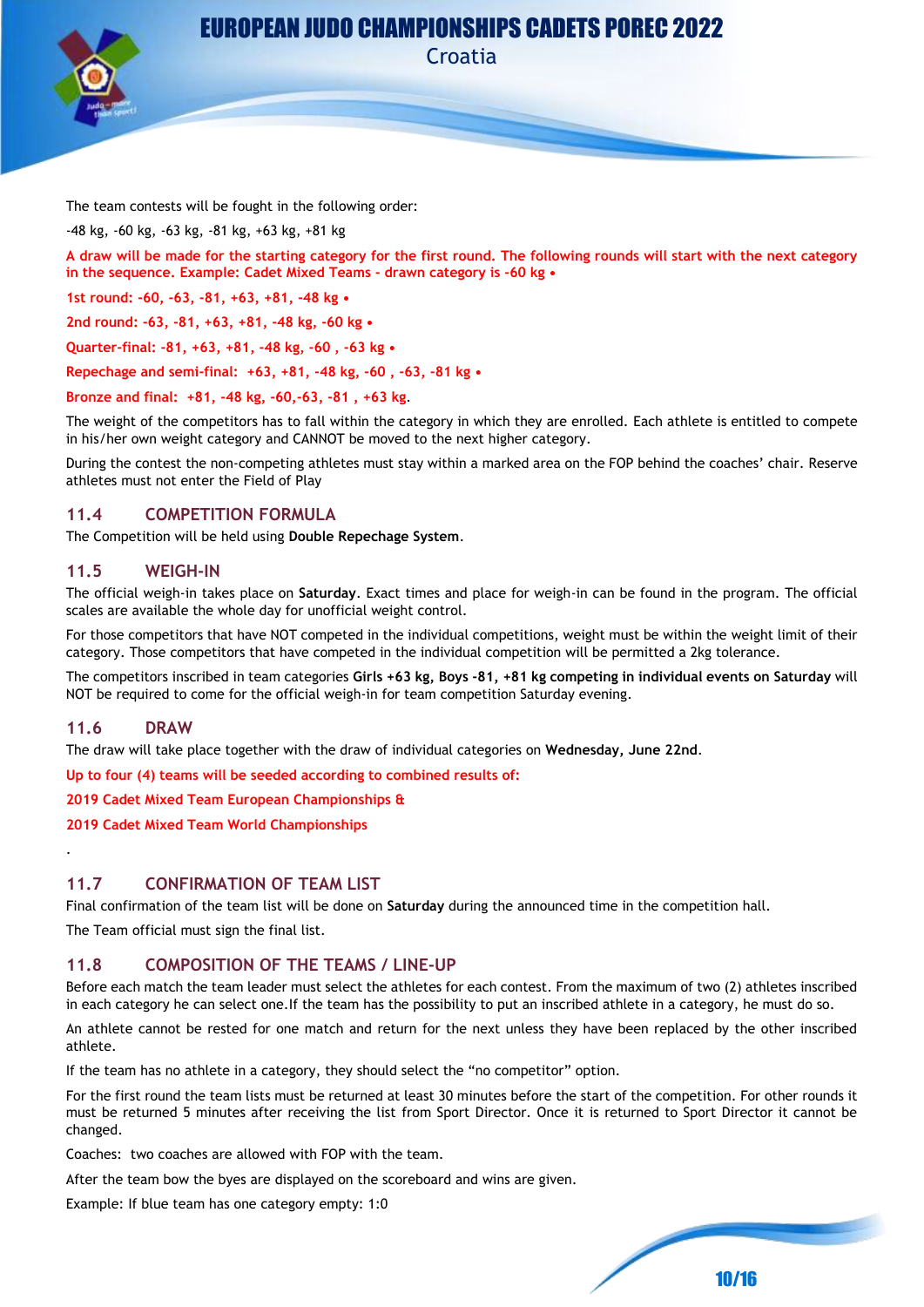

Croatia

Example: if both teams have a different category empty: 1:1

Example: if both teams have the same category empty: 0:0 (this is the only case when we stop a match when a team has reached 3 wins).

These byes are skipped later, no player needs to return to the tatami to bow again if there is no contest to be fought.

#### **11.9 DECISION**

The first team reaching the majority of wins is declared the winner (this is 4 wins). The remaining contests will not be fought.

It is compulsory that all athletes listed for the match compete until the team reaches the winning result. If an athlete refuses to compete the team will be disqualified.

If one team does not arrive for a match, the other team will be declared the winner.

If there are an equal number of wins at the end of the match, there is a draw for the weight category that will compete in a golden score contest (see table below) to decide the winning team. The draw is done by computer and displayed on the athlete and public (big screen) scoreboard

| Draw for golden score contest scenario                                                                                                                                         | Action                                                                          |
|--------------------------------------------------------------------------------------------------------------------------------------------------------------------------------|---------------------------------------------------------------------------------|
| Both teams have "no competitor"                                                                                                                                                | Category is removed from the draw                                               |
| One team has "no competitor" or<br>after the regular contest an athlete is<br>unable to continue (injured, ill, direct<br>hansoku-make cannot continue in<br>competition etc.) | Category remains in the draw and the<br>win is given directly to the other team |
| In the regular contest both athletes<br>given an indirect hansoku-make (3<br>shido) or a direct hansoku-make (can<br>continue in competition)                                  | Category remains in the draw                                                    |
| In the regular contest both athletes<br>given a direct hansoku-make (cannot<br>continue in competition)                                                                        | Category is removed from the draw                                               |

#### **11.10 AWARDS**

The organizer shall provide for the medal ceremony:

- o First place: 1 Trophy & 14 Gold medals
- o Second place: 1 Trophy & 14 Silver medals
- 2 Third places: 2 Trophies & 28 Bronze medals

#### **11.11 DOPING CONTROL**

One (1) member of the gold medal winning team and one (1) member of the other medal winning team; the choice of the weight categories is made by draw (two (2) tests in total).

Competitors have to report to the Doping Control Station immediately after signing the Notification form. Pursuant to WADA ISTI Art. 5.4.4, prior to doping control, athletes are allowed to take part in the awarding ceremony and fulfil their press commitments or receive medical treatment if needed. The selected competitors will be constantly accompanied by an official chaperone (appointed by the organizing committee) from the time of notification until arriving at the Doping Control Station. A person of the athlete's choice (team doctor, coach, trainer, delegation head etc.) may accompany them.

## **12. OFFICIAL HOTEL**

All participants and delegates have to book their accommodation via the organisers. Due to the COVID-19 situation ALL

participants must stay in official hotels: Delfine and Plava Laguna and for the entire period of their stay on HB or FB basis**.**

11/16

**A minimum stay of 3 nights is obligatory.**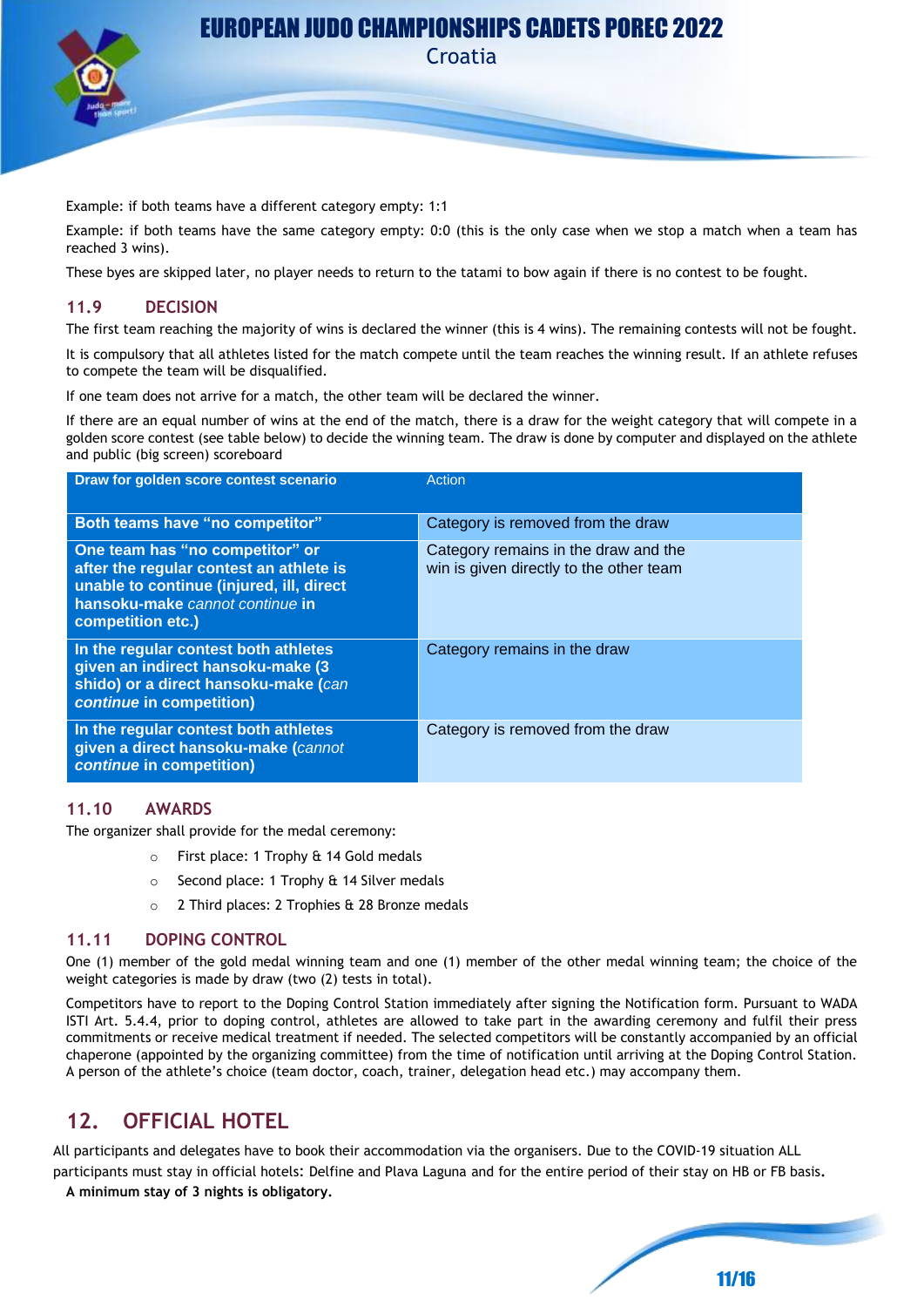



Address: Plava Laguna bb, 52440 Porec

Distance to the Sports Hall: 200 m

Check-in time: 14:00; check-out time: 11:00

| prices are per person per<br>night | НB             | FB             |
|------------------------------------|----------------|----------------|
| Single room                        | <b>160 EUR</b> | <b>170 EUR</b> |
| Double room                        | <b>130 EUR</b> | <b>140 EUR</b> |

#### **Hotel for delegations, referees and EJU team: Hotel Plava Laguna 3\* (Head Quarter)**

Address: Plava Laguna bb, 52440 Porec

Distance to Sports Hall: 300 m

Check-in time: 14:00; check-out time: 11:00

| prices are per person per<br>night | НB             | FB             |
|------------------------------------|----------------|----------------|
| Single room                        | <b>185 EUR</b> | <b>195 EUR</b> |
| Double room                        | <b>155 EUR</b> | <b>165 EUR</b> |

Hotel reservation must be done by the email to Sinisa Ergotic: cadets2022@judo.hr. The **binding hotel reservation** must be sent to the organizer by **June 01 st 2022.** Reservations will be processed strictly according to the date of booking. In case the requested hotel is fully booked, the federation will be informed and asked to make a new reservation. Reservations can be confirmed only after receiving 100 % of the total accommodation cost that must be sent to organiser's bank account before **June 09 th 2022**, otherwise accommodation cannot be guaranteed for your delegation.

In case a federation does not send the hotel reservation to the organizers before **June 01 st 2022**, a **10% surcharge** will be added to the expenses (in case of bank transfer and in case of cash payment!).

#### **Cancellation policy**

Before June 01<sup>st</sup> - full refund June 01<sup>st</sup>- June 09<sup>th</sup> - 50% refund After June 09<sup>th</sup> - no refund In case of tournament cancellation by the EJU or the Croatian authorities full payment will be refunded. Important: Injuries, visa problems or sickness are not valid reasons for cancellation of rooms.

#### **Account details:**

| Name of bank:       | Raiffeisen Bank Austria d.d. Zagreb           |
|---------------------|-----------------------------------------------|
| Bank address:       | Magazinska cesta 69, 10 000 Zagreb            |
| IBAN:               | IBAN: HR9424840081135020101                   |
| SWIFT address:      | RZBHHR2X                                      |
| Purpose of payment: | European Judo Championships Cadets Porec 2022 |

#### **All bank fees and money transfer costs must be paid by the sending federation.**

Payment in cash money upon arrival is allowed. Unfortunately no credit cards can be accepted on spot.

The person attending accreditation must bring proof of the bank transfer.

In case of any extra costs arising from the hotel stay, damages to property of hotel or competition venue caused by members of a delegation, the responsible National Federation will be charged by the Organizing Committee**.**

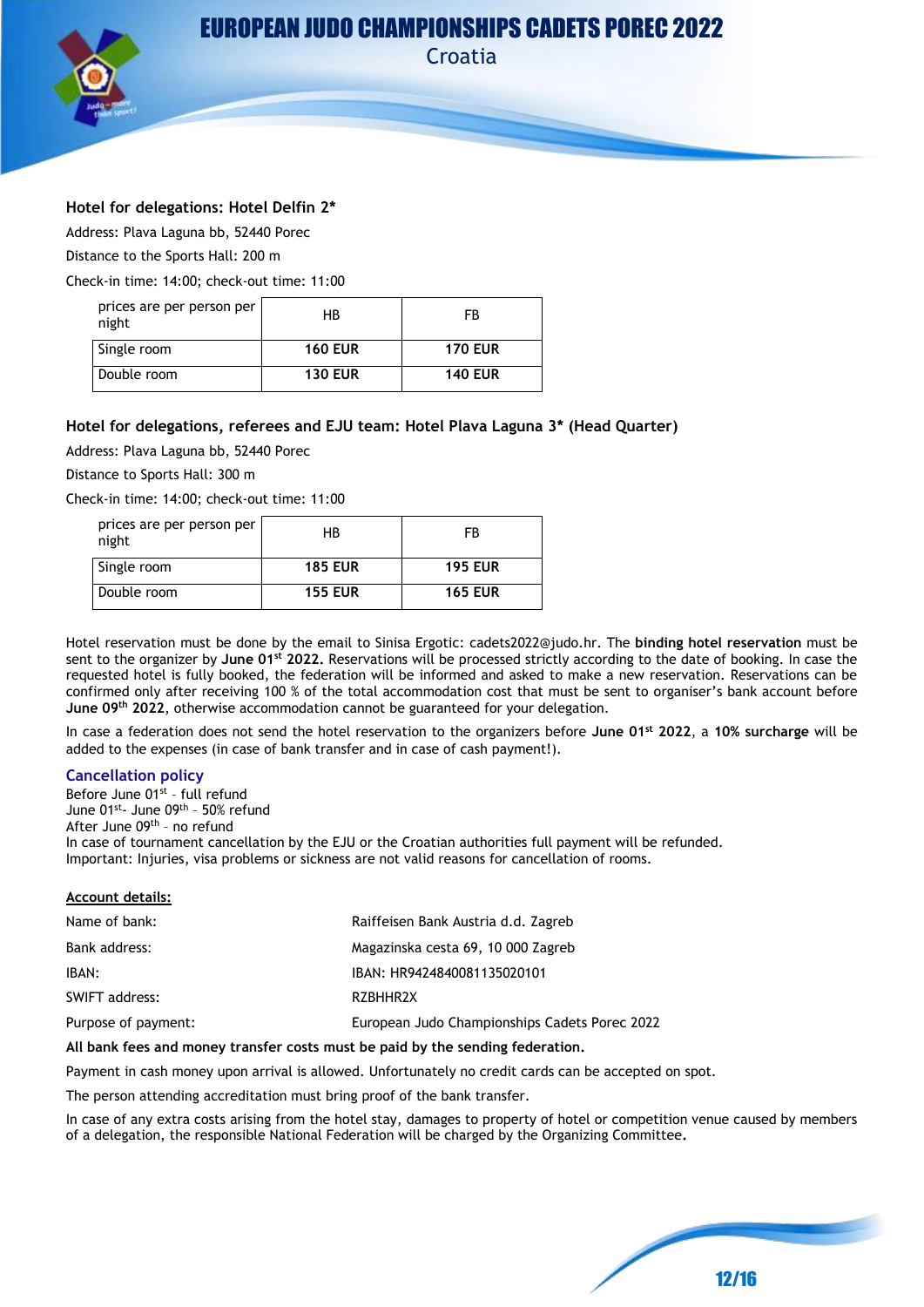

Croatia

## **13. TRANSPORT**

**NEAREST AIRPORTS: Pula, Ljubljana, Trieste**

#### **NEAREST BUS STATION: Pula**

#### **NEAREST RAILWAY STATION: Pula**

The organizer will take care of the transportation from the above-mentioned airport, bus station, railway station to the official competition hotels, competition venue and other competition facilities during the competition. The transfers are only offered on the days when the delegations are booked in an official hotel through the organisers. ONLY OFFICIAL TRANSPORTATION MAY BE USED WHILST IN THE BUBBLE. All transfer requests must be done to the email of Maro Sikic: [cadets2022@judo.hr.](mailto:cadets2022@judo.hr)

Airport PULA, Croatia (international code PUY); distance from Poreč 60km

Individuals (1-3 persons) 85 € per car – one way

Groups traveling together (4+ persons) 45  $\epsilon$  per person - one way

Airport TRIESTE, Italy (international code TRS); distance from Poreč 130km

Individuals (1-3 persons) 175 € per car – one way

Groups traveling together (4+ persons) 75 € per person – one way

Airport LJUBLJANA, Slovenia (international code LJU); distance from Poreč 190 km

Individuals (1-3 persons) 195 € per car – one way

Groups traveling together (4+ persons) 85  $\epsilon$  per person - one way.

### **14. TRAINING**

Tatami for training will be available at Intersport Sports Arena.

Times of training sessions will be defined on spot on the basis of requests received.

Booking of training sessions can be done per email to Tino Maric: training@judo.hr.

Training on competition days in the sports hall, warm up arena is NOT ALLOWED due to Covid19 restrictions. Training on competition days in the sports hall, warm up area is allowed only for those athletes who compete in this day.

## **15. VISA**

The organisers will help with obtaining entry visas for competitors and officials. Please specify all information that is needed in the invitation letters for visas and submit the form and a scanned copy of the first page of the passports until **June 01st, 2022 to Tino Maric: visa@judo.hr**.

## **16. MEDIA**

Official or EJU recognized media can apply online for a Media accreditation https://www.eju.net/media/ not later than June 15<sup>th</sup>, 2022. Time and place for Media Check-in will be announced closer to date.

Due to the Covid-19 situation restrictions for media attendance may apply. All media representatives attending the event must stay in the bubble.

## **17. JUDOGI CONTROL**

#### **Approved Judogi**

All Judoka must compete in IJF Approved Judogi (only red label allowed). Judogis from all IJF suppliers are allowed (see www.ijf.org  $\rightarrow$  Official Supplier List).

#### **Judogi Control**

It will be operated with a Sokuteiki prior to the fight. Each of the competition clothing articles (jacket, trousers and belt) must have the official IJF label, which will be controlled with an optical lamp (coloured belts do not have to have the IJF label).

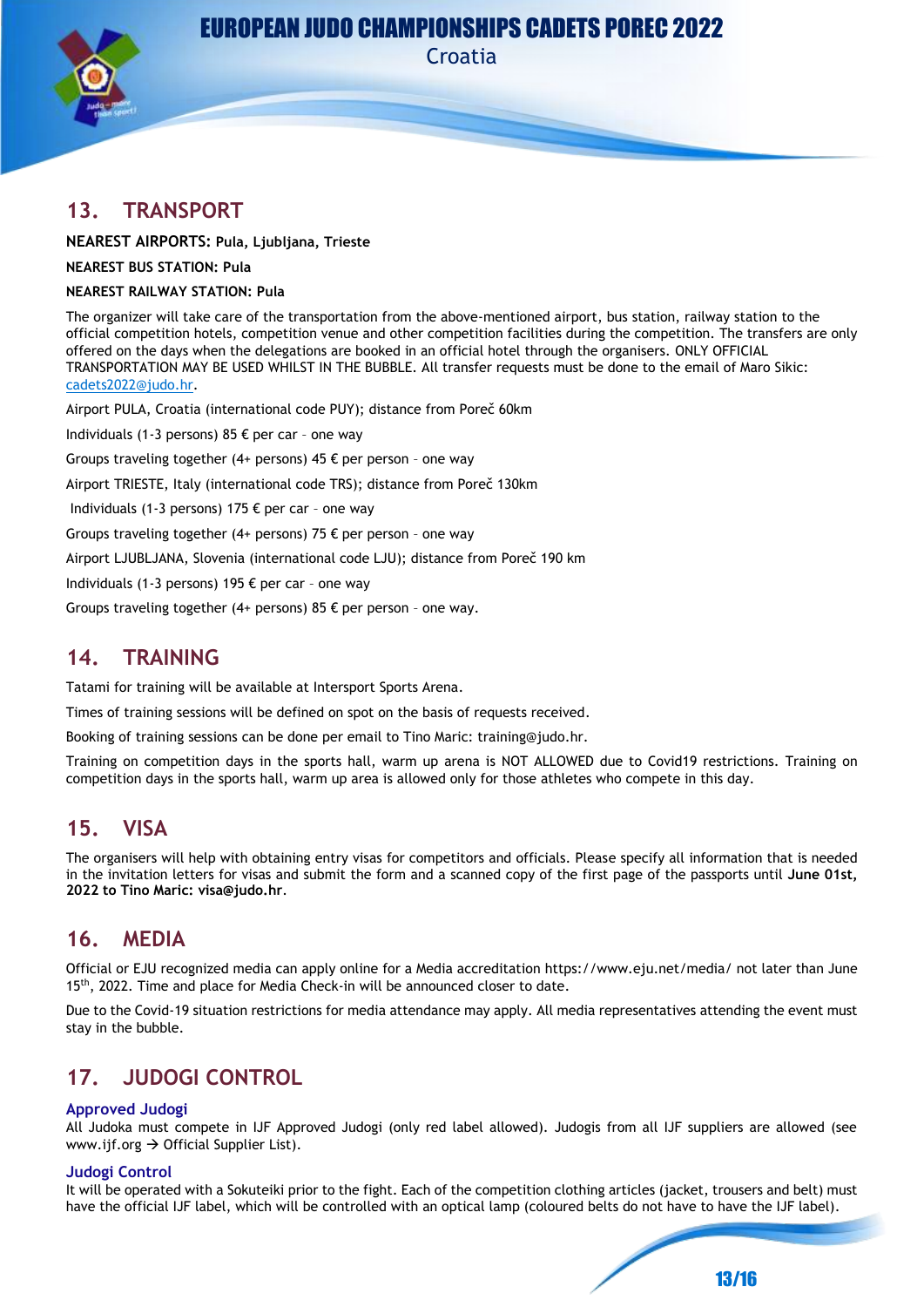

Croatia

The jacket and the trousers must be of the same brand (belt can be of a different brand).

#### **Backnumber**

Each competitor taking part in the EJU events is obliged to have sewn on the back of his Judogi the official backnumber (both EJU and IJF are allowed) bearing his surname and his National Olympic Committee abbreviation. The backnumber can be ordered from **[www.mybacknumber.com](http://www.mybacknumber.com/)** or **www.officialbacknumber.com** (Attention: production and delivery may take around 4 weeks). The SPONSOR part (if needed) will be given to the head of delegation during registration, and the athletes can stick it themselves using the special glue on the back number.

#### **Markings and Advertising**

The space on the *shoulder stripes* (25cm x 5 cm on both right and left side) and on the *upper arms* (10cm x 10cm on both right and left side) can be either used for **own sponsors of the Federation** or **Judoka or EJU Suppliers**, **BUT not for any other Judogi supplier**.

The space on the right chest (5cm x 10cm) can be used by federations and their Judoka for their own sponsors. The logo of a Judogi brand can only be used, if it corresponds with brand of the Judogi itself and if it is of an EJU Supplier.

**Please note**: On all advertising spaces it is strictly prohibited to promote tobacco, alcohol, any substances listed in the doping code, or any product or service contrary to public morals.

The space on the **left chest** (10cm x 10cm) can be used for the national colours or the national emblem corresponding with the IOC code on the backnumber (regional emblems are not allowed).

All other markings on the Judogi, like Judogi brand logos, name of Judoka, etc. have to comply with the IJF Judogi Rules (see IJF SOR Appendix C).

Detailed information is available on [http://www.eju.net/statutes.](http://www.eju.net/statutes)

**Important:**

- If an athlete does not respect the Judogi rules, the athlete will not be permitted to pass the Judogi Control, and the coach who is responsible for the athlete will be suspended for the rest of the competition day.
- The organiser is not obliged to provide reserve Judogi at Judogi Control, but the athlete is allowed to present himself in another IJF Approved Judogi, complying with the Sokuteiki rule (and without backnumber) - in this case no coach can go with this athlete to the mat!
- In the case of a repeated offence the coach will be suspended for the rest of the competition.

## **18. REFEREEING**

#### **18.1 SELECTION & REGISTRATION OF REFEREES**

The EJU Refereeing Commission will select the referees for these Championships by name, based on the results of the 2019, 2020 and 2021 ranking lists.

After the nomination of the referees, the federation must confirm the participation to EJU Head Office by the deadline stipulated in the letter. Further, the referee must be entered by his/her federation like every other delegate in **JUDOBASE** and also the hotel reservation has to be done by the national federation.

#### **18.2 REFEREE MEETING**

A referee meeting is scheduled one hour before the start of the first competition day. Time and place are stated in the program. The attendance to the Referee meeting is strictly compulsory.

#### **18.3 REFEREEING RULES**

The competition will be carried out according to the rules and sporting codes of the IJF and EJU.

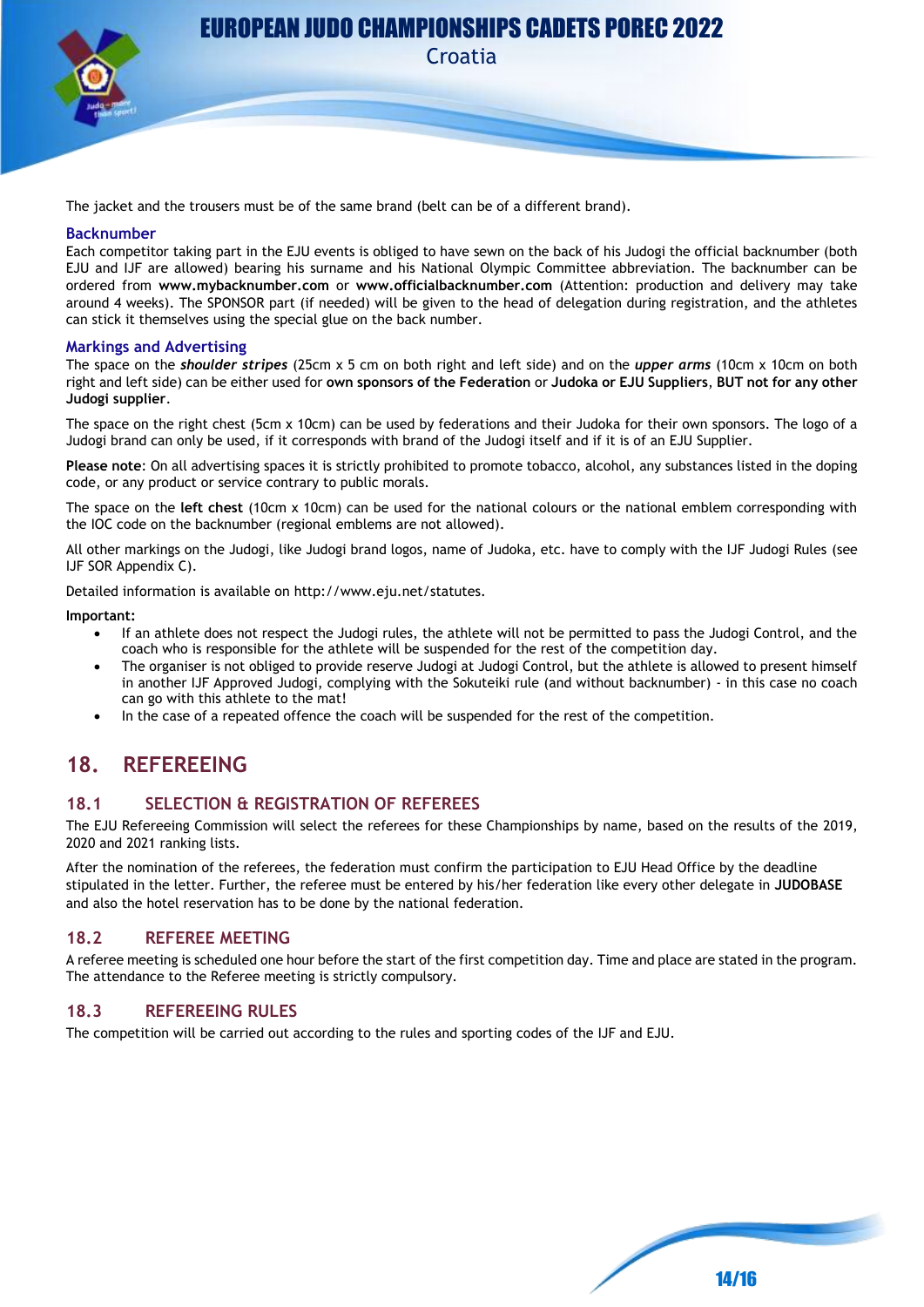

Croatia

The contestants must not shake hands BEFORE the start of the contest.

When the athletes are leaving the mat they must wear judogi in proper way and are not allowed to take out any part of the judogi or the belt before leaving the field of play.

#### **Special Refereeing Rules for Cadets**

Application of kansetsu-waza is allowed and should continue until Maitta, tapping twice or the contestant is incapacitated by the effect of kansetsu-waza.

Application of shime waza is allowed. An athlete who has lost consciousness due to shime waza is not allowed to continue the competition.

## **19. COACHING**

Coaches nominated by their National Federations should respect the IJF Code of Ethics point 4 and IJF SOR point 9.6. Any coaches not adhering to these rules could be subject to disciplinary action.

## **20. RESPONSIBILITY OF THE FEDERATIONS**

#### **Medical Certificate**

The sex certificate and the medical certificate of the competitors are not required. The competitors will compete under the full responsibility of the federations.

#### **Insurance**

Each federation is responsible for insuring its competitors against 'injury and third part risk (public liability)' during the period of the championships. The European Judo Union declines all responsibility.

#### **Attitude of Competitors**

The federations are responsible vis-à-vis the EJU concerning the general attitude of their competitors.

#### **Image of Athletes**

The federations are responsible to have obtained the rights for the EJU to use the competitor's image in whichever way it considers it necessary for the promotion of the sport.

Neither the organizer of the event, nor the European Judo Union (nor any of its officials or members) will be liable or responsible for any personal injury nor for any loss or damage to your property arising out of your participation and travelling in connection with these events.

#### **Consent for Photography/Videos/Filming**

Delegates inscribed by their National Federations for EJU events consent to the EJU and its media partners to use content of them, including data, live results, photographs and/or video recordings (hereafter referred to as Media). This media may be obtained from National Federations and EJU. It will also be acquired by the EJU and its media partners from in and around all EJU event venues. Media could be used in print and digital media formats including print publications, websites, e-marketing, posters banners, advertising, film, broadcast, social media, education purposes and other purposes. The National Federation must ensure that they have the permission of each delegate or in the case of a minor the permission of the parent/guardian. If a delegate does not give consent, then the National Federation must inform the European Judo Union by writing to headoffice@eju.net.

## **21. FUNDAMENTAL PRINCIPLE**

All National Federations, officials, coaches and athletes participating in this event have to respect and accept the authority of the EJU officials, the rules and statutes of the International Judo Federation and European Judo Union. Individuals deemed to have acted against the EJU or IJF, their principles or purposes shall be subject to suspension or expulsion from the event and/or cancellation of their accreditation cards.

## **22. AWARDING CEREMONIES**

All competitors having won a medal have to attend the ceremony to receive their medal in person. If a competitor is absent during the awarding ceremony for no valid reason, he/she will lose the right to have the medal. It is strictly forbidden for competitors on the podium to bring national flags or the similar identification other than the one represented in the regular